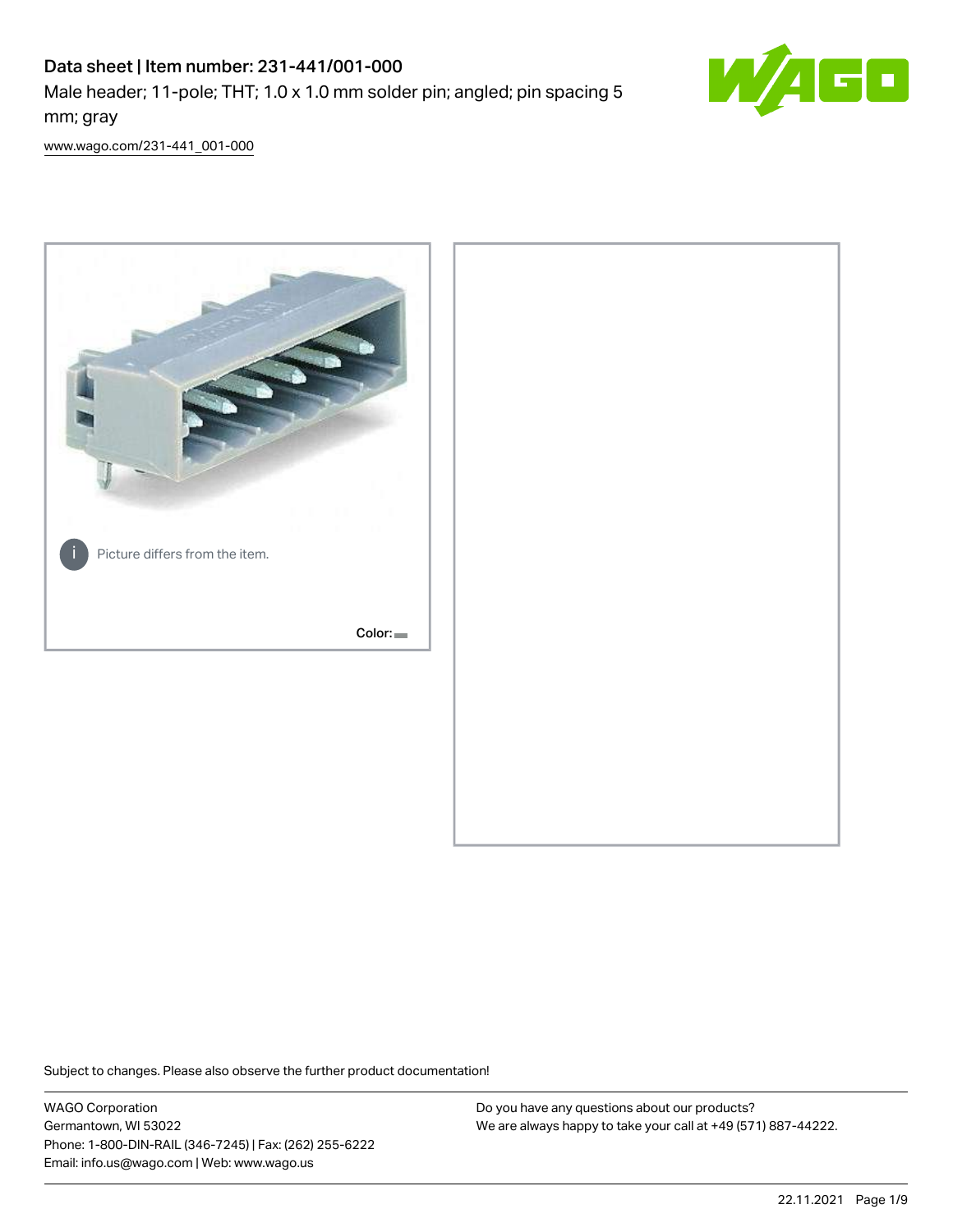



```
L = (pole no. -1) x pin spacing +8.2 mm
```
 $L_1 = L + 5$  mm

```
L_2 = L_1 + 7.4 mm
```
#### Item description

- Horizontal or vertical PCB mounting via straight or angled solder pins  $\blacksquare$
- $\blacksquare$ Pin cross-section: 1 x 1 mm
- **With coding fingers**

Subject to changes. Please also observe the further product documentation! Data

WAGO Corporation Germantown, WI 53022 Phone: 1-800-DIN-RAIL (346-7245) | Fax: (262) 255-6222 Email: info.us@wago.com | Web: www.wago.us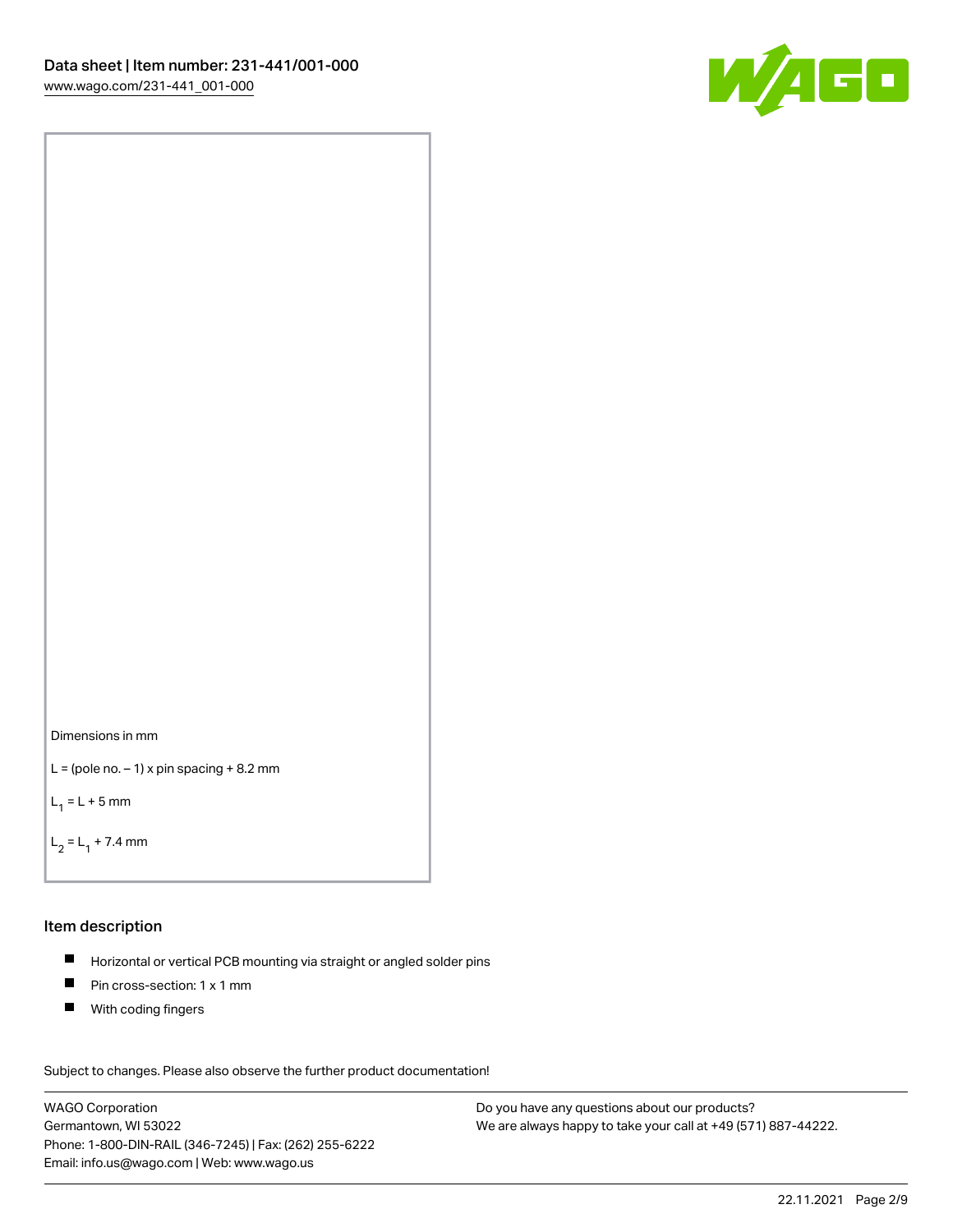

## Data Notes

| Safety information 1 | The <i>MCS – MULTI CONNECTION SYSTEM</i> includes connectors<br>without breaking capacity in accordance with DIN EN 61984. When<br>used as intended, these connectors must not be connected<br>/disconnected when live or under load. The circuit design should<br>ensure header pins, which can be touched, are not live when<br>unmated. |
|----------------------|--------------------------------------------------------------------------------------------------------------------------------------------------------------------------------------------------------------------------------------------------------------------------------------------------------------------------------------------|
| Variants:            | Other pole numbers<br>3.8 mm pin projection for male headers with straight solder pins<br>Gold-plated or partially gold-plated contact surfaces<br>Other versions (or variants) can be requested from WAGO Sales or<br>configured at https://configurator.wago.com/                                                                        |

## Electrical data

## IEC Approvals

| Ratings per                 | IEC/EN 60664-1                                                        |
|-----------------------------|-----------------------------------------------------------------------|
| Rated voltage (III / 3)     | 320 V                                                                 |
| Rated surge voltage (III/3) | 4 <sub>k</sub> V                                                      |
| Rated voltage (III/2)       | 320 V                                                                 |
| Rated surge voltage (III/2) | 4 <sub>kV</sub>                                                       |
| Nominal voltage (II/2)      | 630 V                                                                 |
| Rated surge voltage (II/2)  | 4 <sub>k</sub> V                                                      |
| Rated current               | 12A                                                                   |
| Legend (ratings)            | $(III / 2)$ $\triangle$ Overvoltage category III / Pollution degree 2 |

## UL Approvals

| Approvals per                  | UL 1059 |
|--------------------------------|---------|
| Rated voltage UL (Use Group B) | 300 V   |
| Rated current UL (Use Group B) | 10 A    |
| Rated voltage UL (Use Group D) | 300 V   |
| Rated current UL (Use Group D) | 10 A    |

## Ratings per UL

| Rated voltage UL 1977 | 600 V |
|-----------------------|-------|
| Rated current UL 1977 | 10 A  |

Subject to changes. Please also observe the further product documentation!

| <b>WAGO Corporation</b>                                | Do you have any questions about our products?                 |
|--------------------------------------------------------|---------------------------------------------------------------|
| Germantown, WI 53022                                   | We are always happy to take your call at +49 (571) 887-44222. |
| Phone: 1-800-DIN-RAIL (346-7245)   Fax: (262) 255-6222 |                                                               |
| Email: info.us@wago.com   Web: www.wago.us             |                                                               |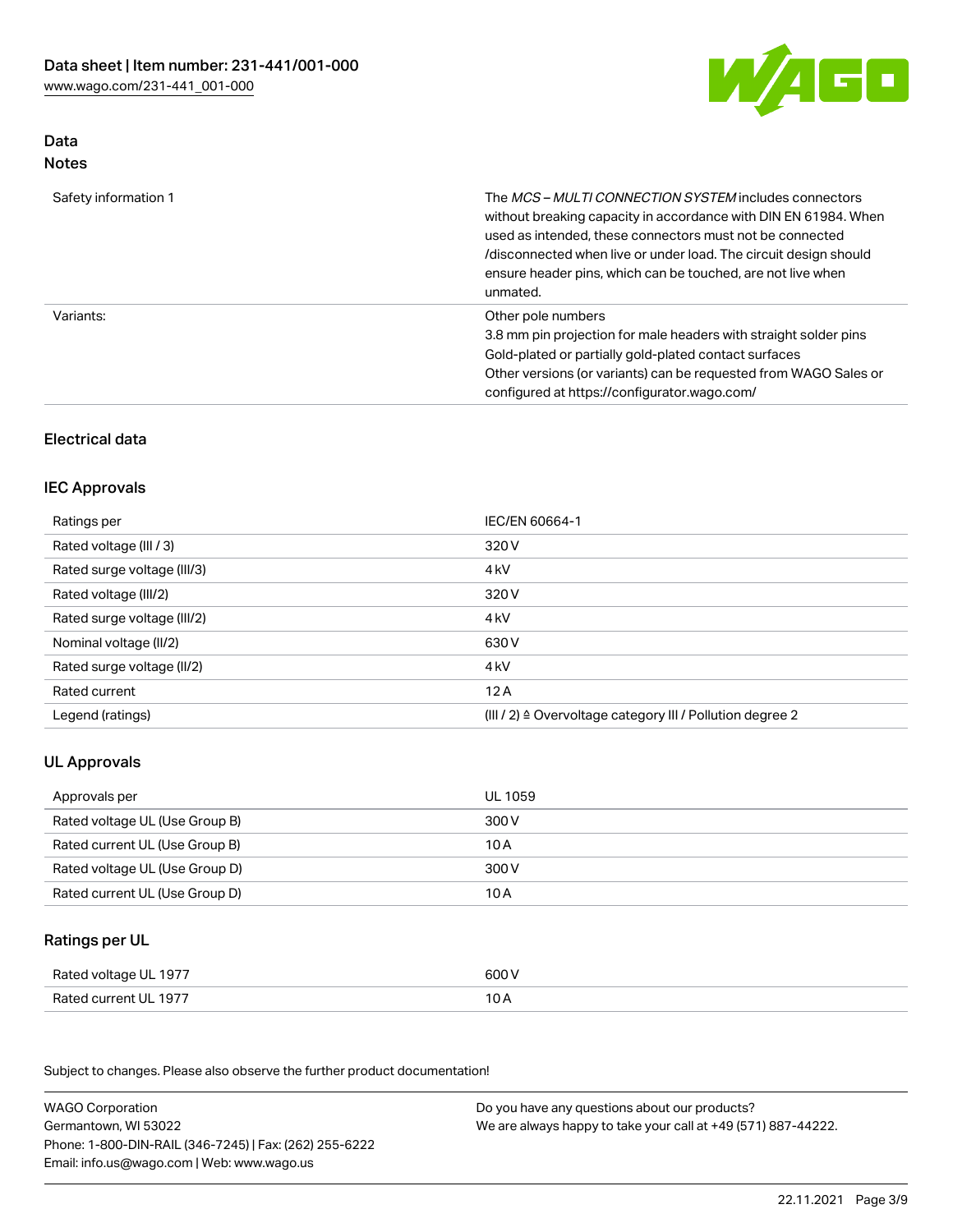

## CSA Approvals

| Approvals per                   | CSA   |
|---------------------------------|-------|
| Rated voltage CSA (Use Group B) | 300 V |
| Rated current CSA (Use Group B) | 10 A  |
| Rated voltage CSA (Use Group D) | 300 V |
| Rated current CSA (Use Group D) | 10 A  |

## Connection data

| Total number of potentials |  |
|----------------------------|--|
| Number of connection types |  |
| Number of levels           |  |

#### Connection 1

# Physical data

| Pin spacing                          | 5 mm / 0.197 inch    |
|--------------------------------------|----------------------|
| Width                                | 58.2 mm / 2.291 inch |
| Height                               | 12.2 mm / 0.48 inch  |
| Height from the surface              | 8.4 mm / 0.331 inch  |
| Depth                                | 12 mm / 0.472 inch   |
| Solder pin length                    | 3.8 <sub>mm</sub>    |
| Solder pin dimensions                | $1 \times 1$ mm      |
| Drilled hole diameter with tolerance | $1.4$ $(+0.1)$ mm    |

## Plug-in connection

| Contact type (pluggable connector) | Male connector/plug |
|------------------------------------|---------------------|
| Connector (connection type)        | for PCB             |
| Mismating protection               | No                  |
| Mating direction to the PCB        | 0°                  |
| Locking of plug-in connection      | Without             |

## PCB contact

| PCB Contact            | тнт                                      |
|------------------------|------------------------------------------|
| Solder pin arrangement | over the entire male connector (in-line) |

Subject to changes. Please also observe the further product documentation!

| <b>WAGO Corporation</b>                                | Do you have any questions about our products?                 |
|--------------------------------------------------------|---------------------------------------------------------------|
| Germantown, WI 53022                                   | We are always happy to take your call at +49 (571) 887-44222. |
| Phone: 1-800-DIN-RAIL (346-7245)   Fax: (262) 255-6222 |                                                               |
| Email: info.us@wago.com   Web: www.wago.us             |                                                               |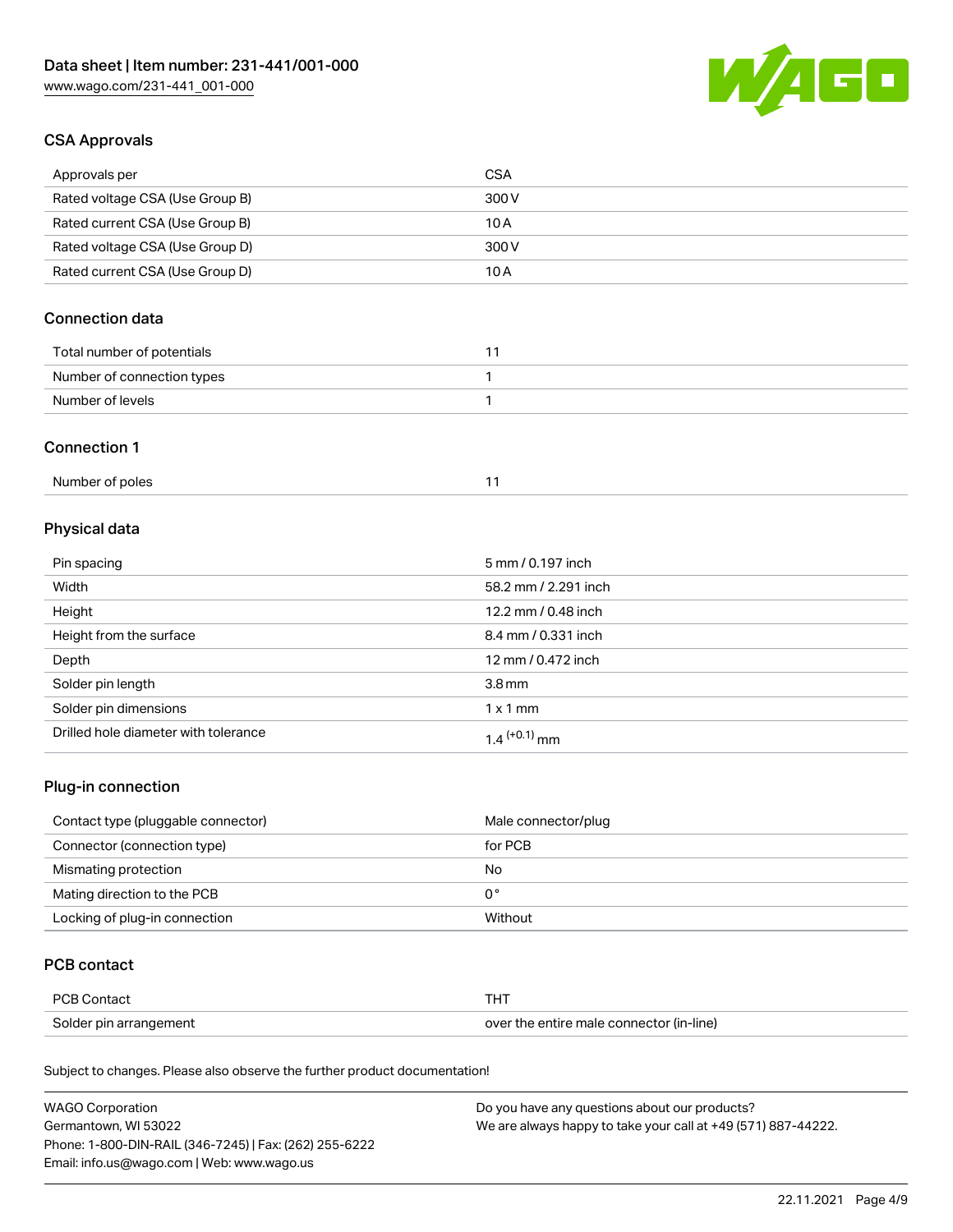

Number of solder pins per potential 1

#### Material data

| Color                       | gray                                    |
|-----------------------------|-----------------------------------------|
| Material group              |                                         |
| Insulation material         | Polyamide (PA66)                        |
| Flammability class per UL94 | V <sub>0</sub>                          |
| Contact material            | Electrolytic copper ( $E_{\text{Cu}}$ ) |
| Contact plating             | tin-plated                              |
| Fire load                   | $0.063$ MJ                              |
| Weight                      | 3.5g                                    |

### Environmental requirements

Limit temperature range  $-60... +100$  °C

### Commercial data

| Product Group         | 3 (Multi Conn. System) |
|-----------------------|------------------------|
| PU (SPU)              | 100 Stück              |
| Packaging type        | box                    |
| Country of origin     | PL                     |
| <b>GTIN</b>           | 4044918866354          |
| Customs tariff number | 85366990990            |

### Approvals / Certificates

#### Country specific Approvals

| Logo | Approval                               | <b>Additional Approval Text</b> | Certificate<br>name |
|------|----------------------------------------|---------------------------------|---------------------|
|      | CВ<br><b>DEKRA Certification B.V.</b>  | IEC 61984                       | NL-39756            |
|      | <b>CSA</b><br>DEKRA Certification B.V. | C <sub>22.2</sub>               | LR 18677-<br>25     |

#### Ship Approvals

|      | <b>ABS</b> |                          | 19-  |
|------|------------|--------------------------|------|
| LOQO | Approval   | Additional Approval Text | name |
|      |            |                          |      |

Subject to changes. Please also observe the further product documentation!

| WAGO Corporation                                       | Do you have any questions about our products?                 |
|--------------------------------------------------------|---------------------------------------------------------------|
| Germantown, WI 53022                                   | We are always happy to take your call at +49 (571) 887-44222. |
| Phone: 1-800-DIN-RAIL (346-7245)   Fax: (262) 255-6222 |                                                               |
| Email: info.us@wago.com   Web: www.wago.us             |                                                               |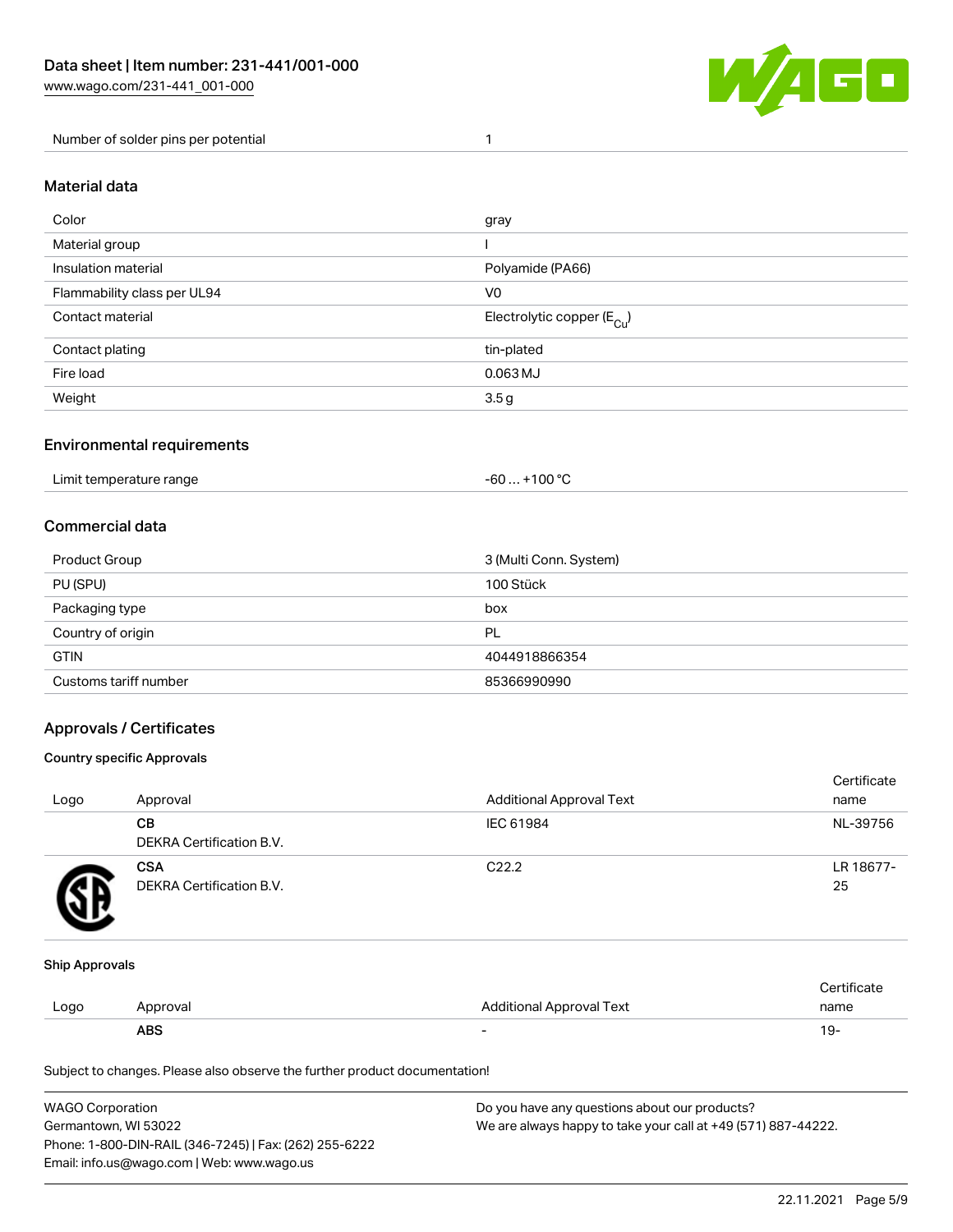

- TAE000016Z

| ABS           | American Bureau of Shipping |           | HG1869876-<br><b>PDA</b> |
|---------------|-----------------------------|-----------|--------------------------|
|               | BV<br>Bureau Veritas S.A.   | IEC 60998 | 11915/D0<br><b>BV</b>    |
| <b>BUREAU</b> |                             |           |                          |

Det Norske Veritas, Germanischer Lloyd

DNV GL

#### UL-Approvals

|                            | Approval                       | <b>Additional Approval Text</b> | Certificate |
|----------------------------|--------------------------------|---------------------------------|-------------|
| Logo                       |                                |                                 | name        |
|                            | UL                             | <b>UL 1059</b>                  | E45172      |
| $\boldsymbol{\mathcal{P}}$ | Underwriters Laboratories Inc. |                                 |             |
|                            | <b>UR</b>                      | <b>UL 1977</b>                  | E45171      |
| J                          | Underwriters Laboratories Inc. |                                 |             |

## Counterpart

| Item no.231-111/026-000<br>Female plug; 11-pole; 12 AWG max; pin spacing 5 mm; 1 conductor per pole; gray                                                                                              | www.wago.com/231-111<br>/026-000      |
|--------------------------------------------------------------------------------------------------------------------------------------------------------------------------------------------------------|---------------------------------------|
| Item no.231-2111/026-000<br>2-conductor female connector; Push-in CAGE CLAMP <sup>®</sup> ; 2.5 mm <sup>2</sup> ; Pin spacing 5 mm; 11-pole; with<br>integrated end plate; 2,50 mm <sup>2</sup> ; gray | www.wago.com/231-2111<br>$/026 - 000$ |
| Item no.231-2111/037-000<br>2-conductor female connector; Push-in CAGE CLAMP <sup>®</sup> ; 2.5 mm <sup>2</sup> ; Pin spacing 5 mm; 11-pole; Lateral<br>locking levers; 2,50 mm <sup>2</sup> ; gray    | www.wago.com/231-2111<br>/037-000     |
| Item no.2231-111/026-000<br>Female plug; 11-pole; push-button; 12 AWG max; pin spacing 5 mm; 1-conductor per pole; gray                                                                                | www.wago.com/2231-111<br>$/026 - 000$ |
| Item no.2231-111/037-000<br>Female plug; 11-pole; push-button; locking lever;12 AWG max; pin spacing 5 mm;1-conductor per pole;<br>gray                                                                | www.wago.com/2231-111<br>/037-000     |
| Item no.2231-111/031-000<br>Female plug; 11-pole; push-button; mounting flange; 12 AWG max; pin spacing 5 mm; 1-conductor per<br>pole; gray                                                            | www.wago.com/2231-111<br>/031-000     |
| Item no.2231-111/102-000                                                                                                                                                                               | www.wago.com/2231-111                 |
| Subject to changes. Please also observe the further product documentation!                                                                                                                             |                                       |

WAGO Corporation Germantown, WI 53022 Phone: 1-800-DIN-RAIL (346-7245) | Fax: (262) 255-6222 Email: info.us@wago.com | Web: www.wago.us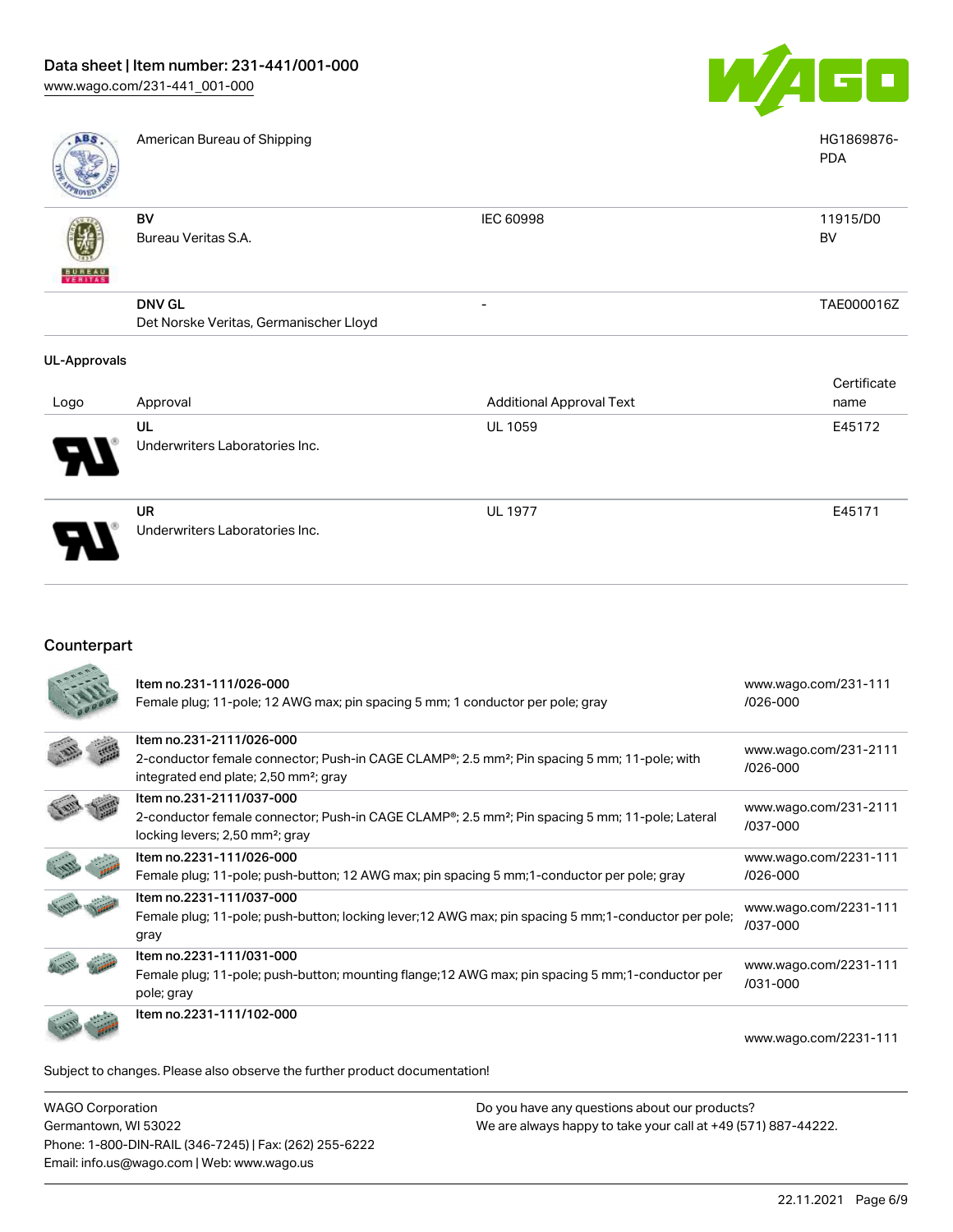

| Female plug; 11-pole; push-button; with integrated end plate; 12 AWG max; pin spacing 5 mm; 1-<br>conductor per pole; gray                                                 | $/102 - 000$                         |
|----------------------------------------------------------------------------------------------------------------------------------------------------------------------------|--------------------------------------|
| Item no.231-111/027-000<br>Female plug; 11-pole; mounting flange with reinforcing strip; 12 AWG max; pin spacing 5 mm; 1<br>conductor per pole; gray                       | www.wago.com/231-111<br>$1027 - 000$ |
| Item no.231-111/031-000                                                                                                                                                    | www.wago.com/231-111                 |
| Female plug; 11-pole; mounting flange; 12 AWG max; pin spacing 5 mm; 1 conductor per pole; gray                                                                            | /031-000                             |
| Item no.231-111/037-000<br>Female plug; 11-pole; locking lever; 12 AWG max; pin spacing 5 mm; 1 conductor per pole; gray                                                   | www.wago.com/231-111<br>/037-000     |
| Item no.231-111/102-000<br>Female plug; 11-pole; with integrated end plate; 12 AWG max; pin spacing 5 mm; 1 conductor per pole;<br>gray                                    | www.wago.com/231-111<br>/102-000     |
| Item no.232-111/026-000<br>1-conductor female connector, angled; CAGE CLAMP <sup>®</sup> ; 2.5 mm <sup>2</sup> ; Pin spacing 5 mm; 11-pole; 2,50 mm <sup>2</sup> ;<br>gray | www.wago.com/232-111<br>/026-000     |
| Item no.232-211/026-000<br>1-conductor female connector, angled; CAGE CLAMP®; 2.5 mm <sup>2</sup> ; Pin spacing 5 mm; 11-pole; 2,50 mm <sup>2</sup> ;<br>gray              | www.wago.com/232-211<br>/026-000     |

### Optional accessories

#### Coding

| Intermediate plate |                                                                  |                      |
|--------------------|------------------------------------------------------------------|----------------------|
|                    | Item no.: 231-500<br>Spacer; for formation of groups; light gray | www.wago.com/231-500 |
| Coding             |                                                                  |                      |
|                    | Item no.: 231-129<br>Coding key; snap-on type; light gray        | www.wago.com/231-129 |
|                    |                                                                  |                      |

## Downloads Documentation

#### Additional Information

| Technical explanations                                                     | 2019 Apr 3 | pdf<br>2.0 MB | Download |
|----------------------------------------------------------------------------|------------|---------------|----------|
|                                                                            |            |               |          |
| <b>CAD files</b>                                                           |            |               |          |
| CAD data                                                                   |            |               |          |
| 2D/3D Models 231-441/001-000                                               |            | <b>URL</b>    | Download |
| Subject to changes. Please also observe the further product documentation! |            |               |          |
|                                                                            |            |               |          |

WAGO Corporation Germantown, WI 53022 Phone: 1-800-DIN-RAIL (346-7245) | Fax: (262) 255-6222 Email: info.us@wago.com | Web: www.wago.us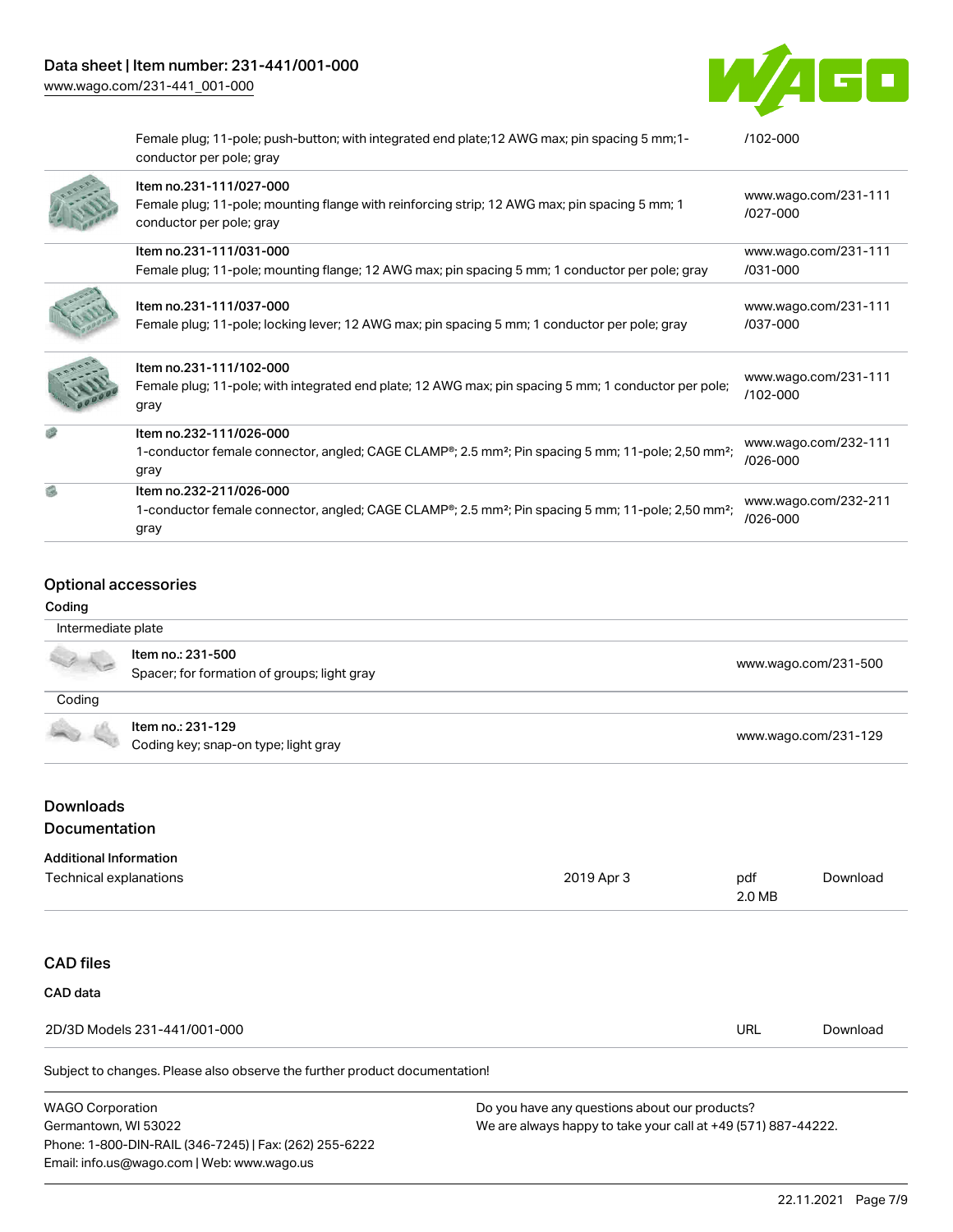

#### CAE data

| EPLAN Data Portal 231-441/001-000                                                                                                                                      | <b>URL</b> | Download |
|------------------------------------------------------------------------------------------------------------------------------------------------------------------------|------------|----------|
| ZUKEN Portal 231-441/001-000                                                                                                                                           | <b>URL</b> | Download |
| EPLAN Data Portal 231-441/001-000                                                                                                                                      | <b>URL</b> | Download |
| <b>PCB Design</b>                                                                                                                                                      |            |          |
| Symbol and Footprint 231-441/001-000                                                                                                                                   | URL        | Download |
| CAx data for your PCB design, consisting of "schematic symbols and PCB footprints",<br>allow easy integration of the WAGO component into your development environment. |            |          |
| Supported formats:                                                                                                                                                     |            |          |
| ш<br>Accel EDA 14 & 15                                                                                                                                                 |            |          |
| ш<br>Altium 6 to current version                                                                                                                                       |            |          |
| П<br>Cadence Allegro                                                                                                                                                   |            |          |
| ш<br>DesignSpark                                                                                                                                                       |            |          |
| ш<br>Eagle Libraries                                                                                                                                                   |            |          |
| Ш<br>KiCad                                                                                                                                                             |            |          |
| ш<br>Mentor Graphics BoardStation                                                                                                                                      |            |          |
| ш<br>Mentor Graphics Design Architect                                                                                                                                  |            |          |
| ш<br>Mentor Graphics Design Expedition 99 and 2000                                                                                                                     |            |          |
| ш<br>OrCAD 9.X PCB and Capture                                                                                                                                         |            |          |
| ш<br>PADS PowerPCB 3, 3.5, 4.X, and 5.X                                                                                                                                |            |          |
| ш<br>PADS PowerPCB and PowerLogic 3.0                                                                                                                                  |            |          |
| ш<br>PCAD 2000, 2001, 2002, 2004, and 2006                                                                                                                             |            |          |
| Ш<br>Pulsonix 8.5 or newer                                                                                                                                             |            |          |
| ш<br><b>STL</b>                                                                                                                                                        |            |          |
| 3D STEP<br>H                                                                                                                                                           |            |          |
| ×<br>TARGET 3001!                                                                                                                                                      |            |          |
| View Logic ViewDraw                                                                                                                                                    |            |          |
| Quadcept                                                                                                                                                               |            |          |
| Zuken CadStar 3 and 4                                                                                                                                                  |            |          |
| Zuken CR-5000 and CR-8000                                                                                                                                              |            |          |
| PCB Component Libraries (EDA), PCB CAD Library Ultra Librarian                                                                                                         |            |          |

Subject to changes. Please also observe the further product documentation!

WAGO Corporation Germantown, WI 53022 Phone: 1-800-DIN-RAIL (346-7245) | Fax: (262) 255-6222 Email: info.us@wago.com | Web: www.wago.us